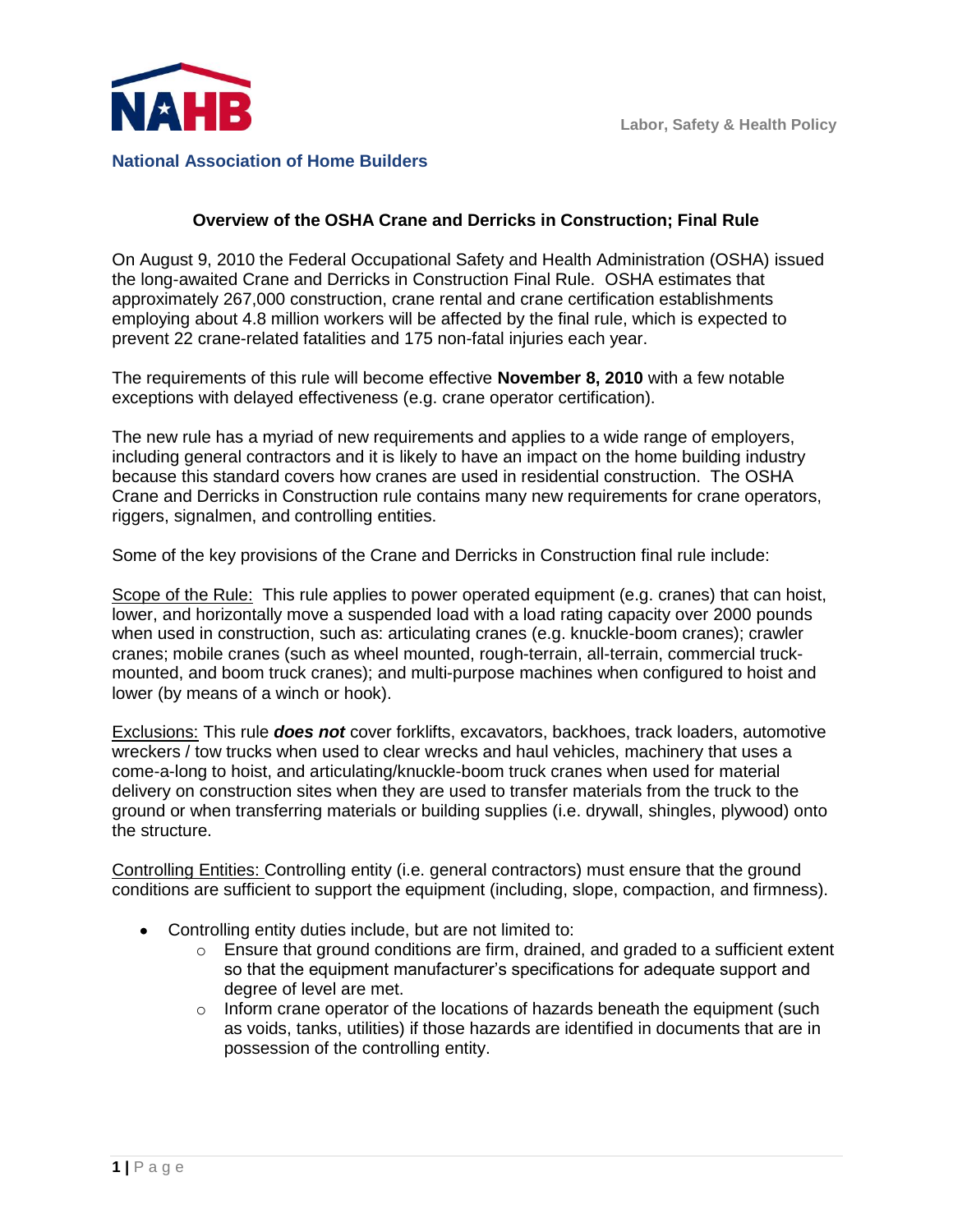Crane Operator Certification:

- New crane operator certification requirements: Employers have up to 4 years from the November 8, 2010 effective date to ensure that their operators are qualified or certified, unless they are operating in a state or city that has operator requirements.
	- o Employers must pay for certification/qualification of their currently uncertified/unqualified operators.
	- o Options to obtain certification:
		- **Option 1:** Certification by an accredited crane operator testing organization.
			- Must be accredited by a nationally recognized accrediting agency.
			- Administer written and practical tests, with specific curriculum criteria outlined in the rule.
			- A certification issued under this option is valid for 5 years.
		- **Option 2:** Qualification by an audited employer program
			- This program must be developed by an accredited crane operator testing organization, or
			- Approved by an auditor certified to evaluate by an accredited crane operator testing organization.
			- Audited within 3 months of beginning the program and at least every 3 years thereafter.
		- **Option 3:** Qualification by the U.S. military.
		- **Option 4:** Licensing by a government entity.
			- Must meet the new rule"s criteria to be considered a government accredited crane operator testing organization.

Signal person qualifications:

- Prior to giving any signals the employer must ensure that each signal person meets the qualification requirements listed below.
	- o *Option 1:* Third party qualified evaluator awards documentation to signal person showing that they meet the qualification requirements listed in this section.
	- o *Option 2:* Employer"s qualified evaluator (similar requirements to employer crane operator evaluator) assesses the individual and determines that they meet the qualification requirements, and provides documentation.
	- o Qualification requirements:
		- Know and understand the types of signals used.
		- Be competent in the application of the type of signals used.
		- **Have basic understanding of equipment operation and limitations,** including the crane dynamics involved in swinging and stopping loads and boom deflection from hoisting loads.
		- Know and understand the relevant requirements of this standard.
		- Demonstrate that they meet the requirements of this section through an oral or written test and through a practical test.

Qualified Rigger: Employers must use a qualified rigger for rigging operations during assembly/disassembly of cranes and when workers are engaged in hooking, unhooking, or guiding the load, or in the initial connection of a load to a component or structure and are within the fall zone, the materials must be rigged by a qualified rigger.

A qualified rigger must meet the criteria for a qualified person- a person who by possession of a recognized degree, certificate, or professional standing, or by extensive knowledge, training, and experience, successfully demonstrates the ability to solve/resolve problems related to the subject matter, the work, or the project.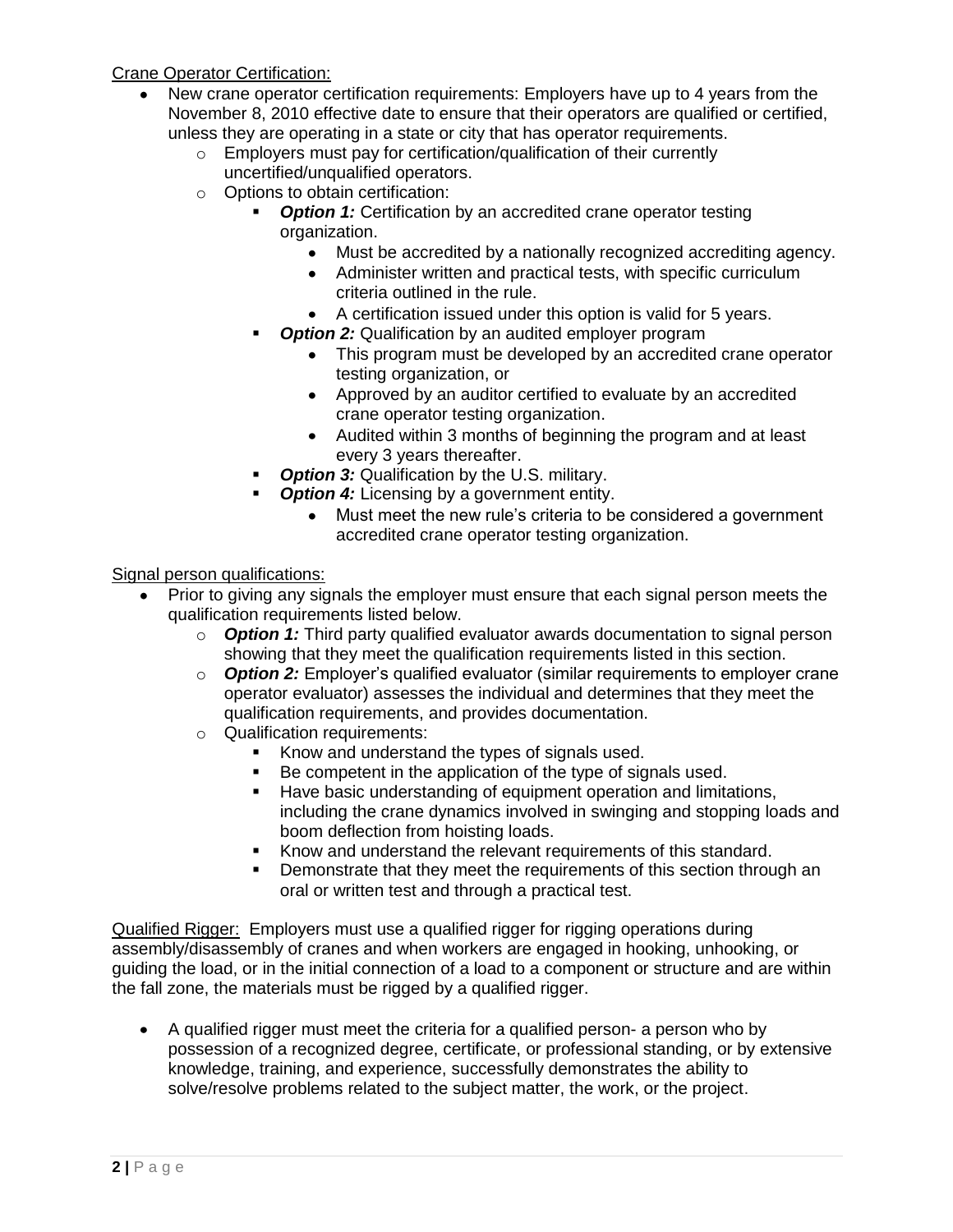Procedures for Working in the Vicinity of Overhead Power Lines: Before beginning equipment operations near overhead power lines *(up to 350 kV)*, the employer must:

- Identify the work zone by either: 1. Demarcating boundaries (such as flags, or a range limit device or range control warning device) and prohibit the operatory from operating the equipment past those boundaries, or 2. Define the work zone as the area 360 degrees around the equipment's maximum working radius.
- Determine if any part of the equipment, load line or load, if operated up to the maximum working radius in the work zone could get closer than 20 feet to a power line. If so meet the requirements in Option 1, 2, or 3:
	- o *Option 1:* Deenergize and ground, confirm with the utility owner/operator.
	- o *Option 2:* Ensure that no part of the equipment, load line, or load gets closer than 20 feet to the power line by implementing the measures specified in the preventing encroachment/electrocution section below.
	- o *Option 3:* Use OSHA"s Table A clearance: 1. Determine the line"s voltage and the minimum approach distance permitted under Table A (below). 2. Determine if any part of the equipment, load line, or load while operating to the equipments maximum radius could get closer than the min. approach distance of the power line. If so, then must follow the preventing encroachment/electrocution section below.
	- o Preventing encroachment/electrocution: must,
		- Conduct a planning meeting with the operator and other workers in the area to review the location of power line(s) and steps to prevent encroachment/electrocution.
		- If tag lines are used, they must be non-conductive.
		- Erect and maintain elevated warning line, barricade, or line of signs, in view of operatory at 20 feet from the power lines, or minimum approach distance from Table A.
		- **IMPLEMENTE 10** Implement at least one of the additional protective measures found in 1926.1408(b)(4).
	- o Employer must train each operator and crew member on:
		- The procedures to be followed in the event of electrical contact with a power line.
		- **Power lines are presumed energized unless the utility owner/operator** confirms the power line has been deenergized and visibly grounded.
		- Power lines are presumed to be uninsulated unless utility owner/operator or registered engineer confirms that a line is insulated.
		- The limitations of an insulating link/device, proximity alarm, and range control device, if used.
		- **Procedures to properly ground equipment and limitations of grounding.**

| <b>Table A - Minimum Clearance Distances</b> |                                              |
|----------------------------------------------|----------------------------------------------|
| Voltage (nominal, kV, alternating current)   | Minimum clearance distance (feet)            |
| up to $50$                                   | 10                                           |
| over 50 to 200                               | 15                                           |
| over 200 to 350                              | 20                                           |
| over 350 to 500                              | 25                                           |
| over 500 to 750                              | 35                                           |
| over 750 to 1,000                            | 45                                           |
| over 1,000                                   | As established by the utility owner/operator |
|                                              | or registered professional engineer who is a |
|                                              | qualified person with respect to electrical  |
|                                              | power transmission and distribution.         |